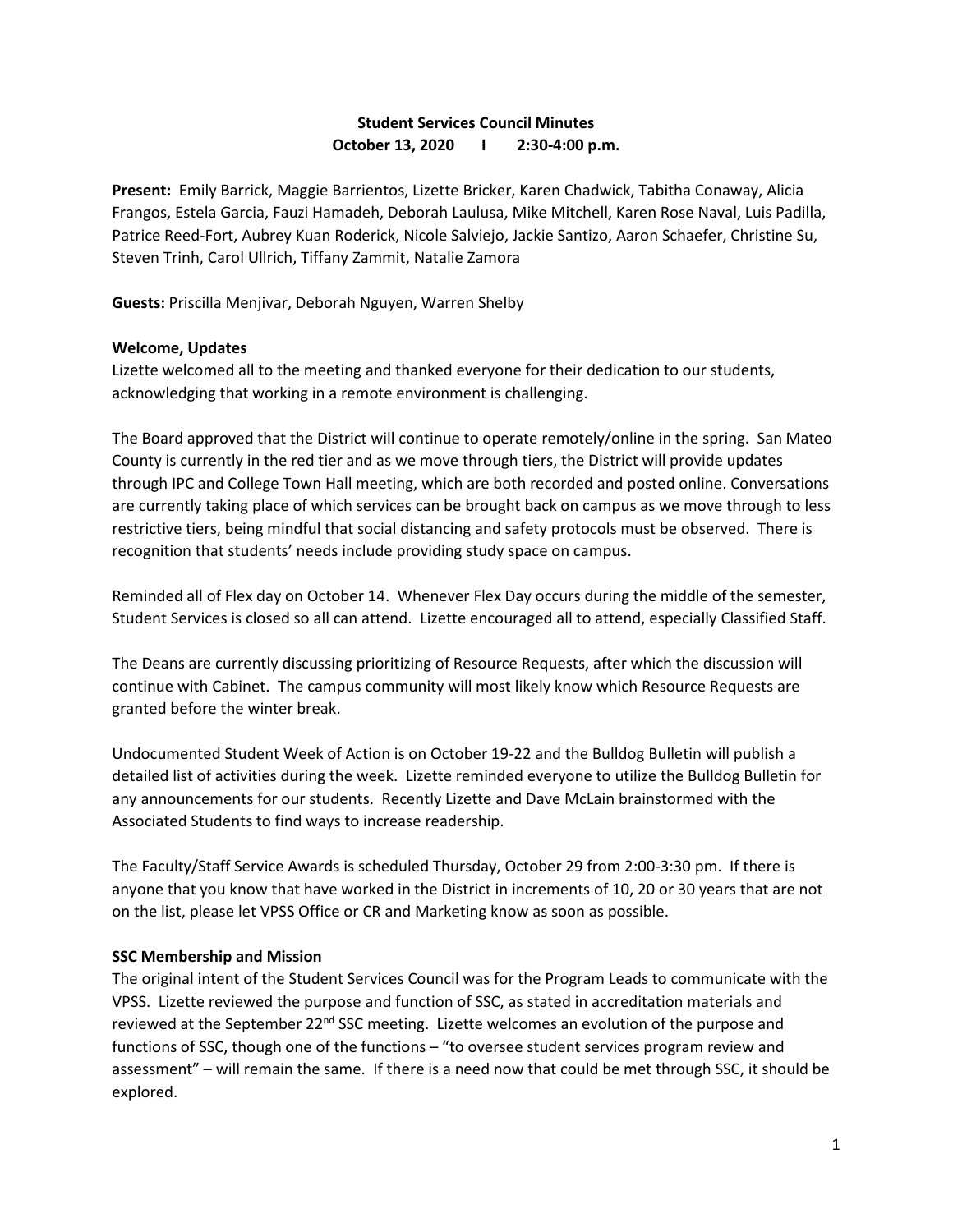Lizette reminded the Council that Equity work and the IMPACT Grid should be incorporated in program review and assessment. Professional development is another area that was suggested.

Lizette asked the Council how the time at SSC should be spent. What should we be discussing at the meetings? Should Council membership be expanded?

Patrice appreciated the opportunity to get updates as to what is happening in their respective areas. She likes hearing the new and innovative things people are doing so others can make some adaptations and applications in their areas, if necessary.

Carol U. suggested that SSC should include more than the Program Leads as this is an opportunity for all student services to be involved. There are no "programs" in Admissions and Records and Cashiering, but they are front-facing services, and their input at SSC can be helpful. She suggested that all student services staff attend the meeting.

Tabitha suggested that we may consider inviting staff who work in Instruction but function more on the Student Services side.

Many of the Council members agreed that SSC meeting should include all of student services for now, and members of the Instruction staff may be identified later to join.

Jackie suggested that we look at other college's Student Services Council (or the like) meetings look like and what their best practices are. Different models of SSC can be reviewed to find the best fit for CSM.

Nicole suggested a shared calendar of important Student Services events. This could eliminate planning conflicting events for student as well as a way to support with outreach. Tabitha added that although the College has an event calendar, the activities on the College Event Calendar are ones that have been finalized. There is a need for a calendar which also includes events that are tentative so departments are able to plan activities around each other. Suggestions for a shared events calendar included a Google calendar and a student services event email. Lizette will reach out to Dave McLain to see which types of calendars can be integrated with the College's Event Calendar.

Lizette reminded that Program Review is due in Fall 2021, and all should start thinking about what types of research and data collection should be done during spring and summer. Emphasis was put on how data can tell a story of how programs currently support students and which areas need more support in order to meet the metrics of the program and the needs of the students. Must incorporate equity in Program Review, and will invite Jeremiah Sims to an SSC meeting to discuss the IMPACT Grid.

## **Program Updates**

Tiffany reported that Concurrent Enrollment served 712 unique students in Fall 2020. Dual Enrollment served 111 high school students in 5 sections of classes. 20.8% of 485 Promise students in first cohort graduated within two years. This number may increase once summer degrees are conferred. They are currently working on a Wellness Week in partnership with the Wellness Center.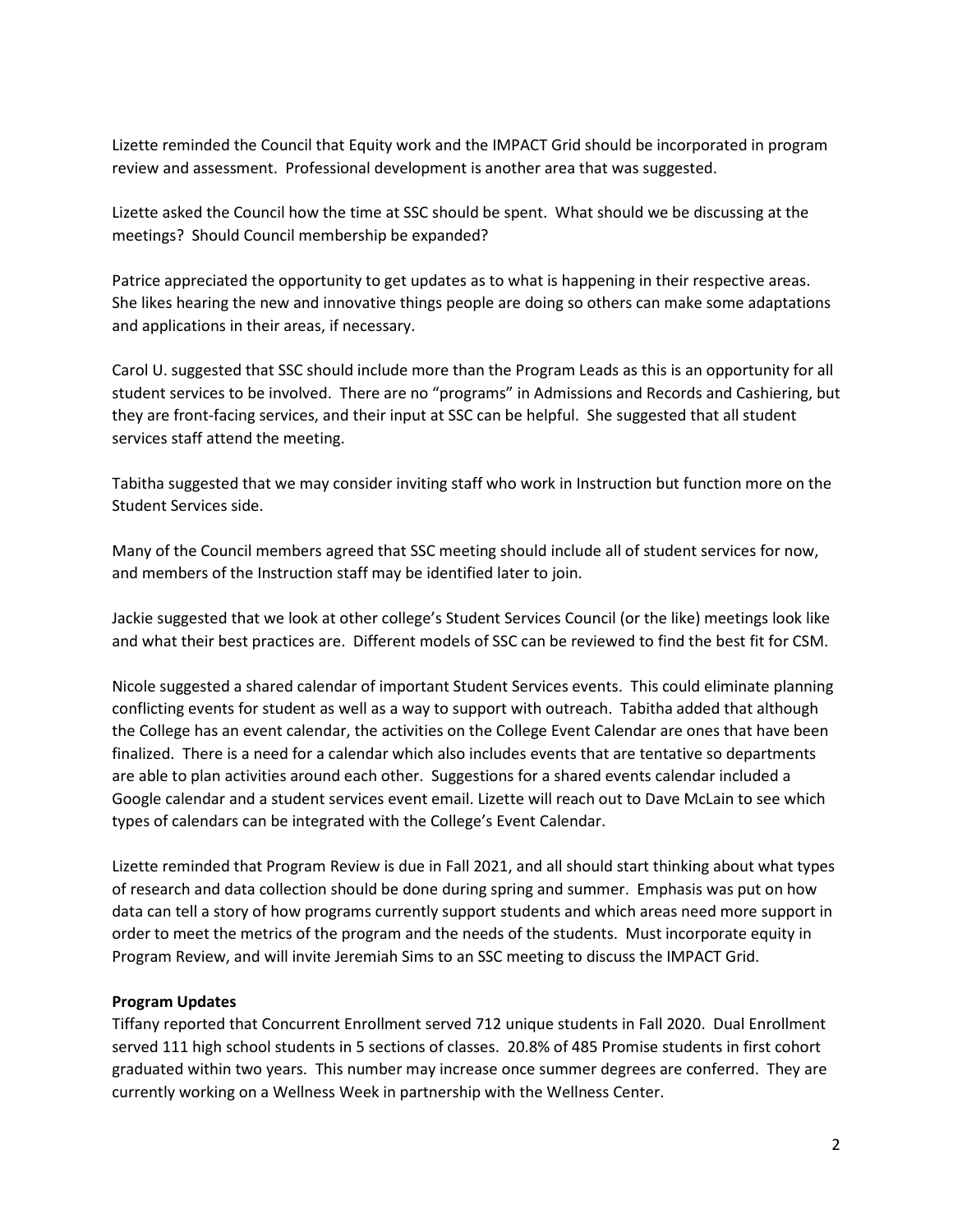Aubrey reported that COVID-19 has had a big impact on the international student population because of travel and immigration restrictions, and CSM has experienced a decrease in international student enrollment for Fall 2020. However, student retention is currently at 100% for the fall. The Global Online Learning pilot program has 34 students enrolled, 100% are oversees. She reminded the Council that International Education Week is November 16-20, and there will be many speakers and interactive activities.

Aaron reported that student government involvement has increased approximately 30% compared to last year. Participation on ASCSM's Boards have been consistent with very little drop-off. The Club Fair will take place on 10/13 and 10/14 from 5:00-6:00 p.m.

Steven reported that Evelyn Bench was recently hired as A&R's Office Assistant II. Evelyn will be the liaison for different programs and cohorts. Approximately 196 students applied for Summer 2020 degrees, and A&R will start conducting final degree audits soon.

Jackie reported that MCCDC has five interns who have been attending meetings and working with Jeremiah on the anti-racism survey. The Center's interns are collaborating with EOPS, MESA for Transfer Tuesdays. Undocu-week is October 19-23 and flyer and activities shared with the group including workshops on Human Rights, Mental Health, a Q&A session regarding immigration policy and MCCDC's "At the Root" podcast launch.

Luis reported that the VROCs from the three campuses have partnered with San Mateo County Veterans Office and the EDD to organize an Online Open House on November 10 at 12:00-1:30 p.m., which will focus on basic needs resources. This will be the first in a series of open houses. CSM VROC had an increase in student Veterans in the summer and a slight dip in the fall.

Karen reported that between June - September, financial aid has held nine virtual workshops in which 294 students were served. Financial Aid is hosting a FAFSA and Dream Act presentation-style workshop on October 14. All subsequent workshops will be hands-on workshops, will focus on either FAFSA or Dream Act, and will run through March 2, 2020.

Emily reported that Wellness Week, Part 2 will take place on October 26-29 with workshops on a number of health and wellness topics. Students are now able to schedule telemedicine appointments, view records or submit forms – including intake forms – online. Personal counseling appointments will still need to be made by phone call or email. An analysis of the type of visits the Health Center has been experiencing during this remote environment showed that students visited the Center for illnesses, TB screenings, family PACT services, injuries and birth control. Health Center follow-ups comprised approximately 50% of student engagement.

Nicole reported that SparkPoint recently hired a student assistant to help with social media. 485 students are enrolled in the food voucher program and receive a \$75 monthly benefit at the end of the full  $3<sup>rd</sup>$  week of the month. This semester, 22 CSM students have self-identified as being homeless.